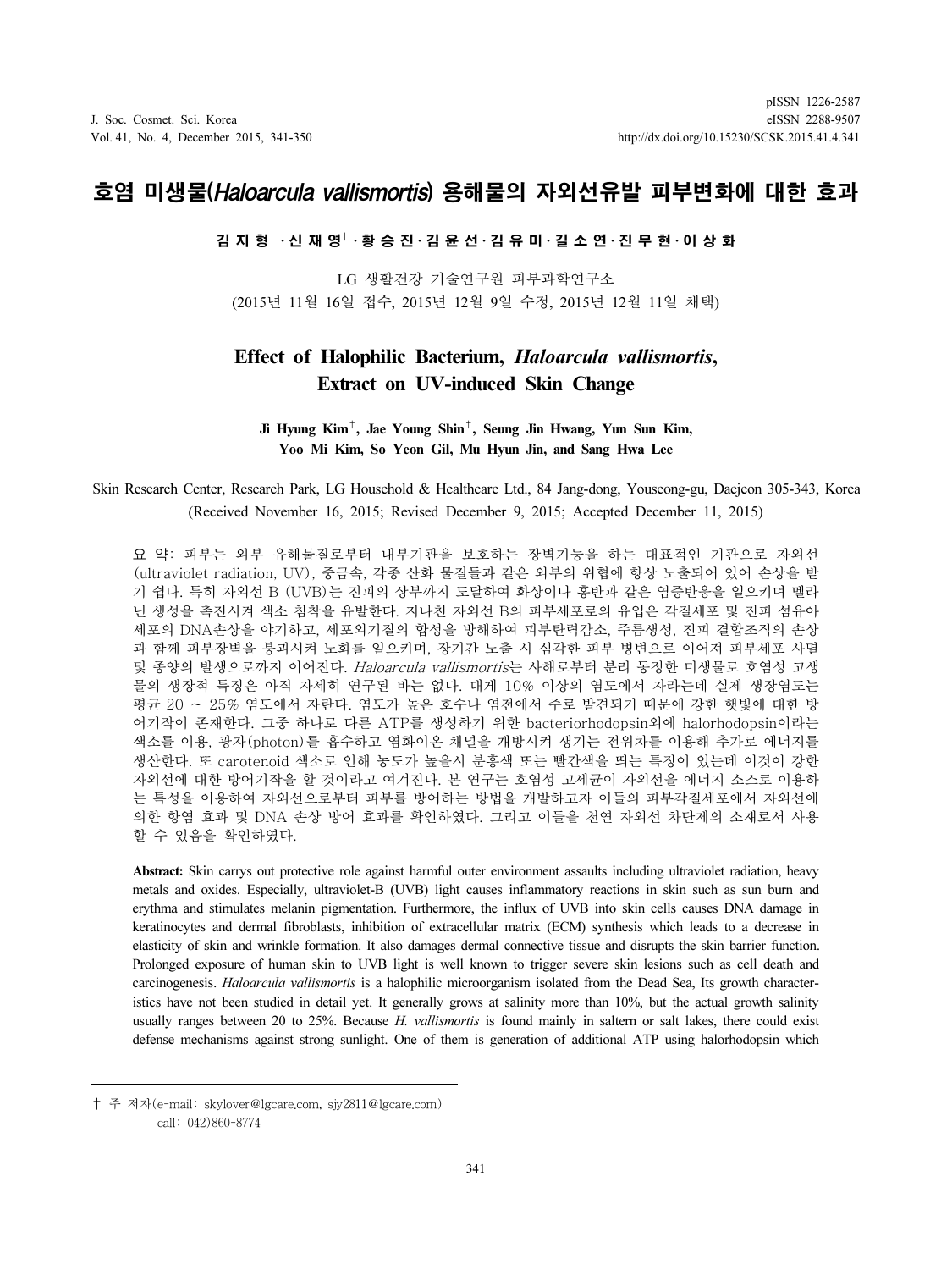absorbs photons and produces energy by potential difference formed by opening the chloride ion channel. It often shows a color of pink or red because of their high content of carotenoid pigments and it is considered to act as a defense mechanism against intense UV irradiation. In this study, the anti-inflammatory effect of the halophilic microorganism, H. vallismortis, extract was investigated. It was found that H. vallismortis extract had protective effect on DNA damage induced by UV irradiation. These results suggest that the extract of halophilic bacterium, H. vallismortis could be used as a bio-sunscreen or natural sunscreen which ameliorate the harmful effects of UV light with its anti-inflammatory and DNA protective properties.

Keywords: ultraviolet B, Haloarcula vallismortis, DNA damage, anti-inflammatory, bio-sunscreen

# 1. 서 론

자외선은 태양에서 발산되는 400 nm 이하의 파장을 가지는 광선으로 UVA, UVB, UVC로 나누어지며 이들 은 피부에 광생물학적 반응을 일으켜 일광화상, 색소 침착, 광노화, 피부암 등을 유발하며 파장에 따라 다양 한 피부손상을 유발한다. 이 중 UVB는 피부 광노화의 대표적인 원인으로 피부에서 염증반응을 일으키며, 축 적된 UV자극은 피부 당화(glycation)산물을 조직에 축 적시켜 장벽손상 및 노화를 촉진시킨다[1]. 또 표피 기 저층과 진피 상부까지 도달하여 피부각화를 지속시키 고 각질세포 및 섬유아세포의 DNA pyrimidine 잔기에 손상을 주어 cyclobutane pyrimidine dimer (CPD)를 형 성한다[2]. 형성된 CPD는 피부에서 여러 중요한 반응 을 일으키는데 각종 염증반응을 유도하고 면역억제반 응을 일으켜 보호장벽으로서의 기능을 약화시킨다[3]. 누적된 DNA손상은 DNA 전사와 번역시 nuceotide excision repair (NER)과정에서 수정되지 않고 전사 또는 번역되어 변형된 단백질을 형성하게 된다. 또 손상된 DNA를 보호하기 위해 melanocyte로부터 tyrosinase의 활성이 증가되어 멜라닌합성이 증가되어 흑화가 진행 된다[4]. 더 나아가 심각한 UVB 노출은 홍반, 수포 등 의 일광화상과 색소 침착을 유발하며 세포막손상, 피 부암을 유발한다[5].

H. vallismortis는 사해로부터 분리 동정한 미생물로 햇빛이 강한 염도가 높은 호수나 염전에서 주로 발견 되는데 다른 광영양생물의 클로로필을 이용하는 대신 로돕신 단백질(rhodopsin protein)에 의한 광 이용기작 이 존재한다[6]. 6가지 유형의 로돕신 단백질 중 bacteriorhodopsin은 고생물의 대표적인 세포막단백질로 50% 정도의 분포를 보인다[7]. 이는 광에너지를 흡수하여 양성자를 세포막 밖으로 배출하고, 이로 인한 전위차 를 이용해 ATP를 생성한다[8]. Halorhodopsin는 호염성

세균에서 발견되는 것으로 세포막에 존재하며 bacteriorhodopsin과 높은 상동성을 갖는다. 광에너지를 흡수 하여 염화이온(Cl<sup>-</sup>) 특이적인 이온펌프를 통해 세포 외 부와 내부의 염화이온 수송을 담당하여 생긴 전위차로 ATP를 합성한다[9].

본 연구에서는 자외선을 에너지원으로 이용하는 호 염성 고생물, H. vallismortis를 in vitro 실험을 통하여 자외선에 의한 항염증, DNA 손상 회복능력을 피부세 포에서 확인해 보았다. 더 나아가 피부에 자극적인 기 존의 자외선 차단제를 대체할 수 있는 천연유래의 자 외선 차단소재로서의 가능성을 확인하였다.

### 2. 실험방법

#### 2.1. 균주(H. vallismortis) 분리

본 실험에 사용한 H. vallismortis는 2014년 6월에 전 라남도 서해안에 위치한 신안군의 비금면의 M 염전에 서 시료를 수집하여 사용하였다.

분석 시료에서 각각 1 g 또는 1 mL를 취하여 생리식 염수 용액 10 mL와 혼합하여 30 s 간 vortex하였고, 이 를 균질화한 후 10-1 ∼ 10-7으로 십진 희석하였다. 희석 액은 고염분 배지인 halophilic archaeal 고체배지(1 L 기준) yeast extract 5 g, casamino acids 5 g, Na-glutamate 7  $\exists$  yeast extract 5 g, casamino acids 5 g, Na-glutamate<br>1 g, KCl 2 g, Na<sub>3</sub>-citrate 3 g, MgSO<sub>4</sub> · 7H<sub>2</sub>O 20 g, NaCl 1 g, KCl 2 g, Na<sub>3</sub>-citrate 3 g, MgSO<sub>4</sub> · 7H<sub>2</sub>O 20 g, NaCl 200 g, FeCl<sub>2</sub> · 4H<sub>2</sub>O 36 mg, MnCl<sub>2</sub> · 4H<sub>2</sub>O 0.36 mg, agar 20 g에 각각 도말하여 35 ∼ 40 ℃에서 5일간 배양하였 다. 본 연구에 사용된 미생물 배양에 이용된 배지 및 무기물들은 모두 DIFCOTM Co. (USA)에서 구입하였다. 배양 후 형성된 집락(colony)은 크기, 모양과 색 등의 형태학적 특성에 따라 분류, 무작위로 다수의 콜로니 를 선택하였으며, 3회의 계대 배양을 통해 미생물을 순 수 분리하였다.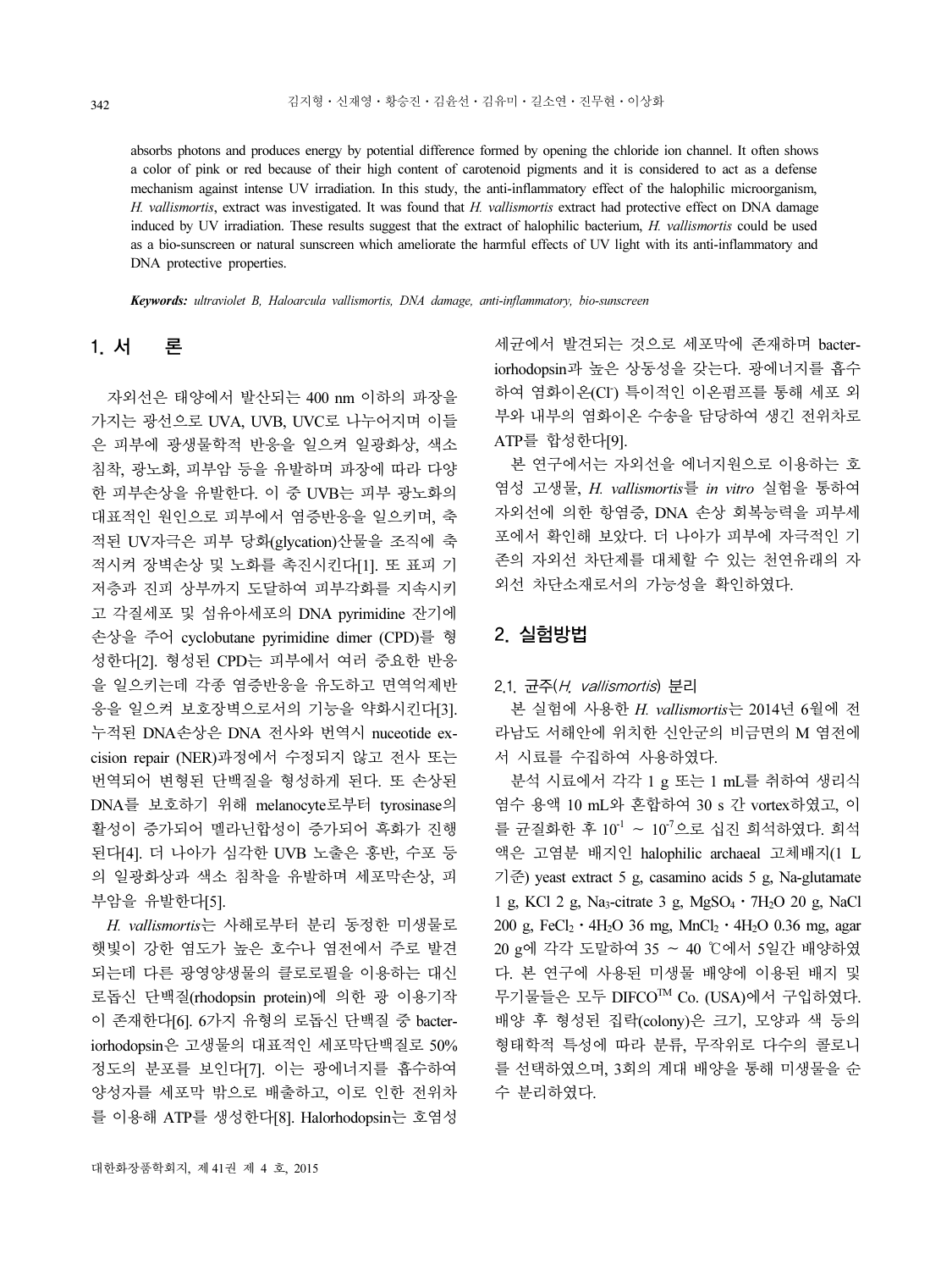#### 2.2. 균주(H. vallismortis) 동정

순수 분리한 colony를 한국생명공학연구원(Korea research institute of bioscience and biotechnology)에 의 뢰하여 염기서열을 분석하였다. 방법은 16S rRNA gene sequence를 분석하기 위하여 제공 시료로부터 genomic DNA를 추출 정제한 후, 27F (5'-GAG TTT GAT CCT GGC TCA G-3') primer와 1492R (5'-CGT TACCTT GTT ACG ACT T-3') primer를 이용하여 유 전자를 증폭시킨 다음, DNA sequence 분석을 실시하였 다. 계통분자분류학적 분석을 위한 phylogenetic tree는 BioEdit (Ver 7.2.3)와 MEGA 6 (molecular evolutionary genetics analysis) 프로그램을 사용하여 분석하였다.

16S rRNA gene sequence를 토대로 EXtaxon DB를 통 해 분석하였으며, 미생물 분류 체계상 16S rRNA 염기 서열의 상동성이 99% 이상이면 기존에 보고된 미생물 을 참고하여 동일 균주로, 97% 미만이면 계통학적으로 가장 유연관계가 높은 속으로 분류하였다.

#### 2.3. 균주(H. vallismortis) 배양

H. vallismortis는 고염분 배지인 halophilic archaeal 액 체배지(1 L기준) : yeast extract 5 g, casamino acids 5 g, Na-glutamate 1 g, KCl 2 g, Na<sub>3</sub>-citrate 3 g, MgSO<sub>4</sub> · Na-glutamate 1 g, KCl 2 g, Na<sub>3</sub>-citrate 3 g, MgSO<sub>4</sub> · 7H<sub>2</sub>O 20 g, NaCl 200 g, FeCl<sub>2</sub> · 4H<sub>2</sub>O 36 mg, MnCl<sub>2</sub> · 4H2O 0.36 mg를 사용하였다. 적정 pH는 5 N NaOH를 이용하여 7.0 ∼ 7.2를 맞춰주었다. H. vallismortis LG halophilic microorganism을 약 105 ∼ 107 cells/mL의 농 도로 상기 배지에 접종한 후, 온도 35 ∼ 40 ℃, 통기량  $0.05 \sim 0.5$  vvm (volume of air added to liquid volume per minute)의 조건을 유지하면서 7일 배양하였다.

#### 2.4. 균주(H. vallismortis) Lysate 제조

배지를 제거하고 상온의 1% PBS로 두 번 헹군다. 10 cm plate 당, 1 mM PMSF가 포함된 차가운 1 × cell lysis buffer 500 µL를 첨가한다. Cell을 긁어 모아 적당한 tube에 옮긴다. 얼음에 거치된 상태로 sonication 한다. 4 ℃, 10 min 원심분리하여 상등액(cell lysate)을 새 tube에 옮긴다. -20 ℃, 48 h로 동결 건조한다.

### 2.5. NO (Nitric Oxide) Assay

Raw 264.7 세포주(ATCC number: CRL-2278)를 이용 한 Griess법으로 NO 형성억제력 실험을 실시하였다.

생쥐의 대식세포인 Raw 264.7 세포주를 3 × 105 cells/well의 농도로 24 well 플레이트에 10% 농도의 우 태아혈청이 포함된 DMEM 배지로 깔고, 24 h 동안 배 양시켰다. 이어서, 최종농도 1, 10, 100 ppm의 농도로 시료를 희석한 세포 배지로 교체하였다. 이때, NO생성 억제물질인 NG-monomethyl-L-arginine (L-NMMA)를 양 성 대조군으로 함께 처리하여 30 min 동안 배양하였고, 자극원으로 LPS (lipopolysaccharide)를 1 µg씩 처리하여 24 h 동안 배양하였다. 상층액을 100 µL씩 취해 96 well 플레이트에 옮기고, Griess 용액을 100 µL씩 가해 상온 에서 10 min 간 반응시키고, 540 nm에서의 흡광도를 측 정함으로써 시료의 NO 억제 효과를 판단하였다.

#### 2.6. 당화억제효과

당화 저해 효과를 확인하기 위하여, L-아르기닌과 포도당을 이용하여 하기와 같이 당화 저해 활성을 테 스트하였다. 먼저, 1 M L-아르기닌과 1 M 인산 완충용 액(pH 7.4)을 1:4의 부피비로 혼합한 다음 96 well plate에 80 µL씩 분주하였다. 여기에 1 M 인산 완충용 액을 이용하여 H. vallismortis lysate를 각각 100, 1000 ppm으로 희석한 용액을 100 µL씩 well에 첨가한 후 잘 섞어 주었다. 이후, 포도당의 최종농도가 0.1 M이 되도 록 1 M 인산 완충용액으로 희석한 포도당 용액을 각 well에 첨가한 후, 70 ℃에서 4 h 동안 반응시켰다. 그 후, 분광 광도계로 420 nm에서 96 well plate의 흡광도 를 측정하고, 당화 실험군 대비 반응 전, 후 시료의 흡 광도 차이를 이용해 당화 저해율을 계산하였다[10-12].

#### 2.7. 사람피부 유래 각질세포 배양

본 실험 전반에서 사용된 사람피부 유래 각질세 포(HaCaT)는 ATCC (USA)에서 구입하였다. 세포는 Dulbecco's modified Eagle's medium (Gibco-BRL, Gaithersburg, MD)에 10% 우태아 혈청(fetal bovine serum)과 1% penicillin/streptomycin solution이 첨가된 배 양액 조건에서 배양하였다. 세포가 배양용 플라스크에 약 80% 찼을 때 0.25% trypsin-EDTA (Invitrogen, USA) 를 이용하여 계대 배양을 진행하였다.

#### 2.8. Real-Time PCR (qPCR)

UVB에 의한 DNA 손상정도를 평가하기 위해 인간 유래 각질세포주(HaCaT)를 사용하여 CPD assay를 진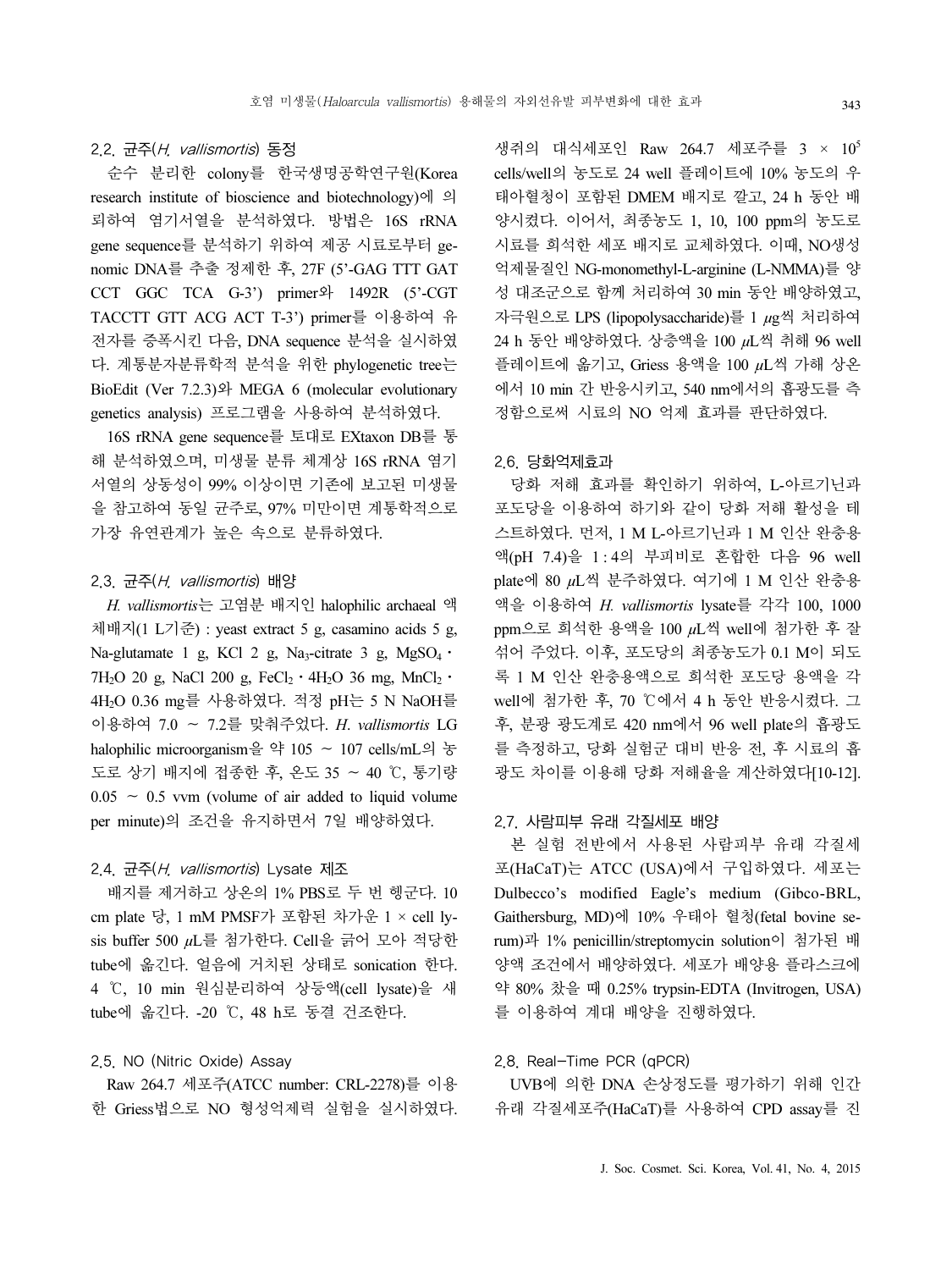행하였다. 35 mm 배양용 플레이트에 2 ×  $10^5$  cells/well 의 각질세포를 배양액 조건에서 깔고 H. vallismortis lysate를 증류수에 녹여 6 h 동안 해당 농도로 선 처리 하고 물질을 제거한 뒤 UVB를 20 mJ/cm<sup>2</sup>로 조사하였 다. 다시 H. vallismortis lysate를 증류수에 녹여 처리하 고 24 h 후 세포를 거두어 RNA easy mini kit (Qiagen, USA)으로 RNA를 분리하여 정량 후, 1.5 µg의 RNA를 GeneAmp<sup>®</sup> RNA PCR kit (Applied Biosystems, USA)를 이용하여 역전사(reverse transcription)하였다. 역전사 반응은 Mycycler<sup>®</sup> PCR 기기(Biorad, USA)를 이용하여 수행하였다. 합성된 cDNA를 Taqman universal master mix (Applied biosystems, USA)와 유전자 특이적인 프 라이머를 이용하여 real-time PCR system (Applied biosystems, USA)으로 발현을 측정하였다. Real-time PCR 에 사용된 프라이머는 GAPDH, XPA, XPC, ERCC4, ERCC5이다.

#### 2.9. CPD (Cyclobutane Pyrimidine Dimer) Assay

UVB에 의한 DNA 손상정도를 평가하기 위해 인간 유래 각질세포주(HaCaT)를 사용하여 CPD assay를 진 행하였다. HaCaT 세포주를 2 × 10<sup>5</sup> cells/well 농도로 12 well plate에 깔고 37 ℃, 5% CO<sub>2</sub> 인큐베이터에서 24 h 배양하였다. H. vallismortis lysate를 증류수에 녹여 6 h 동안 해당 농도로 선처리 하고 물질을 제거한 뒤 UVB 를 20 mJ/cm<sup>2</sup>로 조사하였다. 다시 H. vallismortis lysate 를 증류수에 녹여 처리하고 24 h 후 세포를 거두어 genomic DNA를 정제하였다. 정제한 DNA를 농도를 측 정하고 OxiSelectTM UV-induced DNA damage ELISA Kit (cell bilolabs, STA-322)을 이용하여 DNA손상 정도 를 측정하였다.

### 2.10. In Vitro SPF 차단효과 및 UVB 흡수능 평가

SPF 50, PA+++인 제형에 H. vallismortis lysate와 butyloctyl salicylate를 3%중량 첨가하여 제조하였다. 그리고 35 cm<sup>2</sup> 의 vitroskin을 수화 챔버(hydration chamber; 15% 글리세린 용액으로 수화시킨 desicator) 에서 20 h 동안 수화시켰다. 상기 대조군 및 실험군을 각각 70 mg (2 mg/cm<sup>2</sup> )씩 취하여 vitroskin 위에 최대 한 고르게 도포한 뒤 상온에 10 min 방치하였다. 도포 는 검지손가락에 일회용 고무 골무를 낀 상태로 실시 하였다. 도포되지 않은 vitroskin을 대조군으로 사용하

UVB 흡수능 평가를 위해 H. vallismortis lysate와 ethylhexyl salicylate를 1000 ppm이 되도록 정제수로 희석 한 후 UV/Vis 분광기를 이용해 자외선 파장 230 nm부 터 400 nm 구간에서 흡광도와 투과도를 측정하였다.

### 2.11. 통계적 분석

실험 결과는 평균값과 표준편차로 나타내었고, Student's t-test법을 이용하여 p-value가 0.05 미만인 경 우 통계적으로 유의성이 있는 것으로 판정하였다.

### 3. 결과 및 고찰

### 3.1. 균주(H. vallismortis) 분리, 동정

염전에서 체취한 시료를 NaCl 20%인 고염분 배지인 halophilic archaeal 고체배지에서 5일간 배양했을 때, 간 상의 매끄럽고 진한 붉은색을 나타내는 호염성 균주를 선발하였다. 분리한 호염성 균주에 대해 분자생물학적 유전자 염기서열(16S rDNA gene sequence)을 토대로 EZtaxon DB를 통해 계통분자분류학적 기법으로 분석 한 결과, 기존에 보고된 국제공인 표준균주인 H. vallismortis CGMCC1.2048/rrnB<sup>T</sup> (= ATCC 29715, = JCM 8877)와 99.84%의 상동성을 나타내어(Figure 1), 이를 H. vallismortis LG halophilic microorganism 으로 명명 하고[13], 2015년 6월 3일자로 KCTC (한국생명공학연 구원)에 기탁하여 수탁번호 KCTC 12830 BP를 부여받 았다. H. vallismortis는 형태학적으로 간상으로 불규칙 적인 다형성의 군집의 형태로 자라난다[14]. 또한, 그 람음성 간균으로서 편모에 의한 운동성을 나타내며, 균체 중앙부의 수축에 의하여 균체의 분리가 이루어지 며, 성장과 더불어 붉은 색소를 나타낸다[15].

#### 3.2. H. vallismortis Lysate의 항염효과

자외선에 의한 피부의 염증반응은 그 뒤의 많은 세 포적 반응들을 유발한다[16]. H. vallismortis lysate의 UVB에 의한 피부염증반응 진정 효과를 보기 위해 Raw 264.7 대식세포에서 NO 생성억제율을 측정하 였다. Raw 264.7 대식세포에 LPS (lipopolysaccharide) 로 NO 생성을 유발한 뒤 최종농도 1, 10, 100, 1000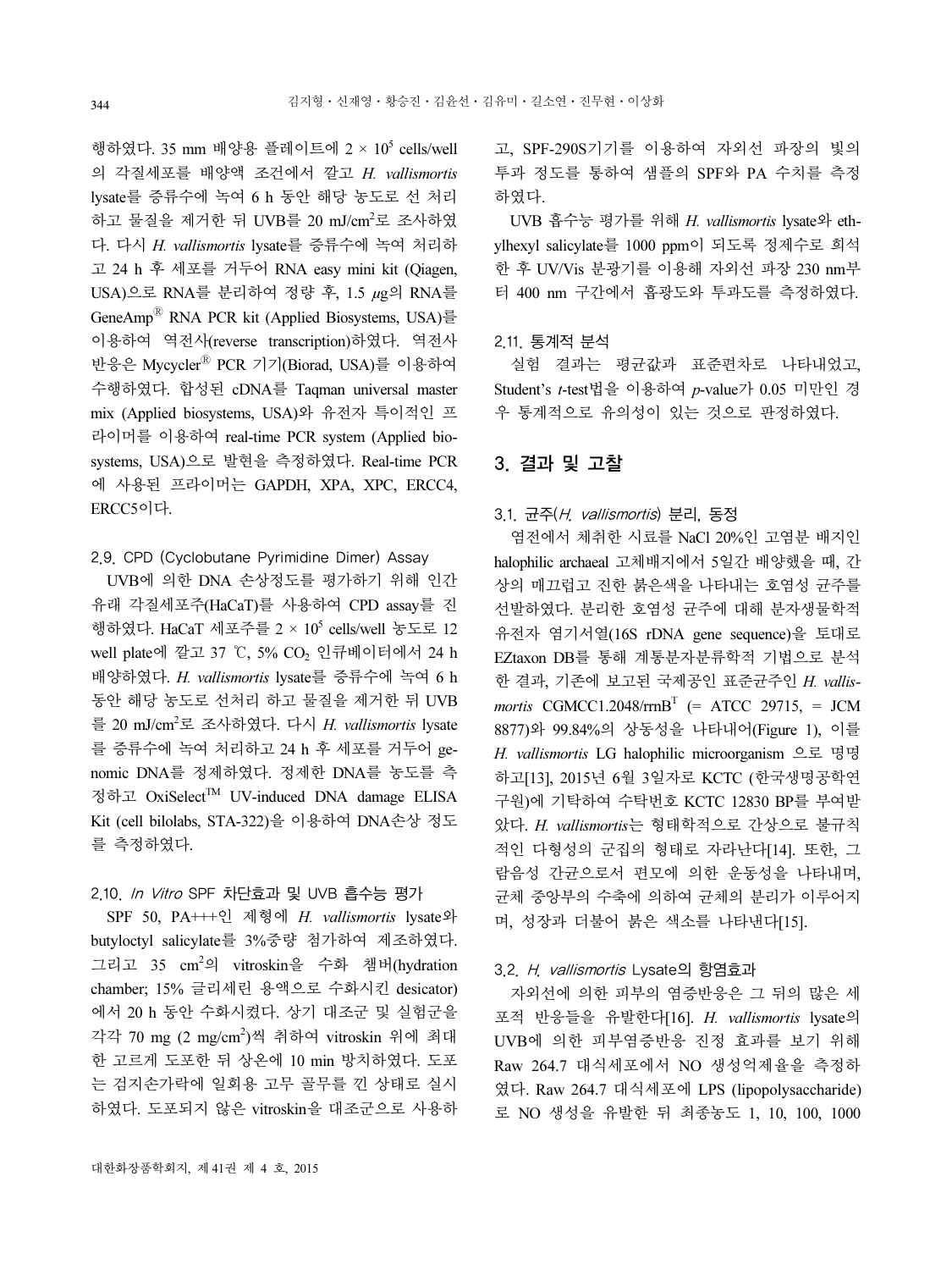

Figure 1. Homology of isolated halophilic microorganism from salt pond to H. vallismortis.

ppm의 농도로 H. vallismortis lysate를 처리를 하였다. 양성대조군으로는 NO생성 억제물질인 L-NMMA (L-NG-monomethylarginine)를 처리해 양성대조군 대비 얼마나 우수한 효과를 나타내는지 측정하였다. 비교 결과 H. vallismortis lysate는 100 ppm 농도 이상에서 양성대조군보다 우수한 NO생성 억제율을 보였다 (Figure 2A). 또, H. vallismortis lysate의 항염효과가 일 광조건, UV 조건, 고온조건에서도 유지됨을 확인하기 위해 각각의 조건에서 실험을 진행하였다. 일광에서 1 week 방치 후 처리하였을 때, 100 ppm 농도 이상에서 양성대조군보다 높은 수준의 항염효과를 확인하였고 (Figure 2B), UVB 4 h 조사 후 처리하였을 때, 100 ppm 농도 이상에서 양성대조군보다 높은 수준의 항염효과 를 확인하였다(Figure 2C). 또, 고온조건(50 ℃, 80 ℃) 에서 4 h 방치 후 처리하였을 때, 50 ℃에서 4 h 동안 의 열자극에는 항염 효과가 100 ppm 농도 이상에서 유지되는 것을 확인하였지만, 80 ℃ 이상의 고온자극 에서는 항염활성이 떨어지는 것을 확인하였다(Figure 2D).

#### 3.3. H. vallismortis Lysate의 항당화효과

UVB에 의해 피부세포는 당화과정이 일어나게 되 며 조직에 축적된 당화산물들은 세포노화 및 염증을 유발하게 된다[17]. L-아르기닌과 포도당을 이용하여 H. vallismortis lysate의 당화 억제 활성을 측정하였다. 실험 결과 각각 100 ppm, 1000 ppm의 H. vallismortis lysate를 첨가한 군들은 음성대조군에 비해 각각 약 59.5%, 38.9% 정도의 당화만 일으키는 것을 확인하였 고, 약 40.5%, 61.1%의 항당화 효과를 확인하였다 (Figure 3).

### 3.4. H. vallismortis Lysate DNA손상 억제 및 DNA수선 효과

UVB에 의한 각질세포의 DNA손상을 억제하는 효 과를 확인하기 위해 각질세포에 UVB 조사 전, 후로 H. vallismortis lysate를 처리하여 DNA상의 피리미딘 잔기의 dimer 형성정도를 측정하였다. H. vallismortis lysate를 0.1, 10 ppm의 농도로 처리하였을 때 미처리 군에 비해 각각 30%, 61% CPD 생성억제 효능을 보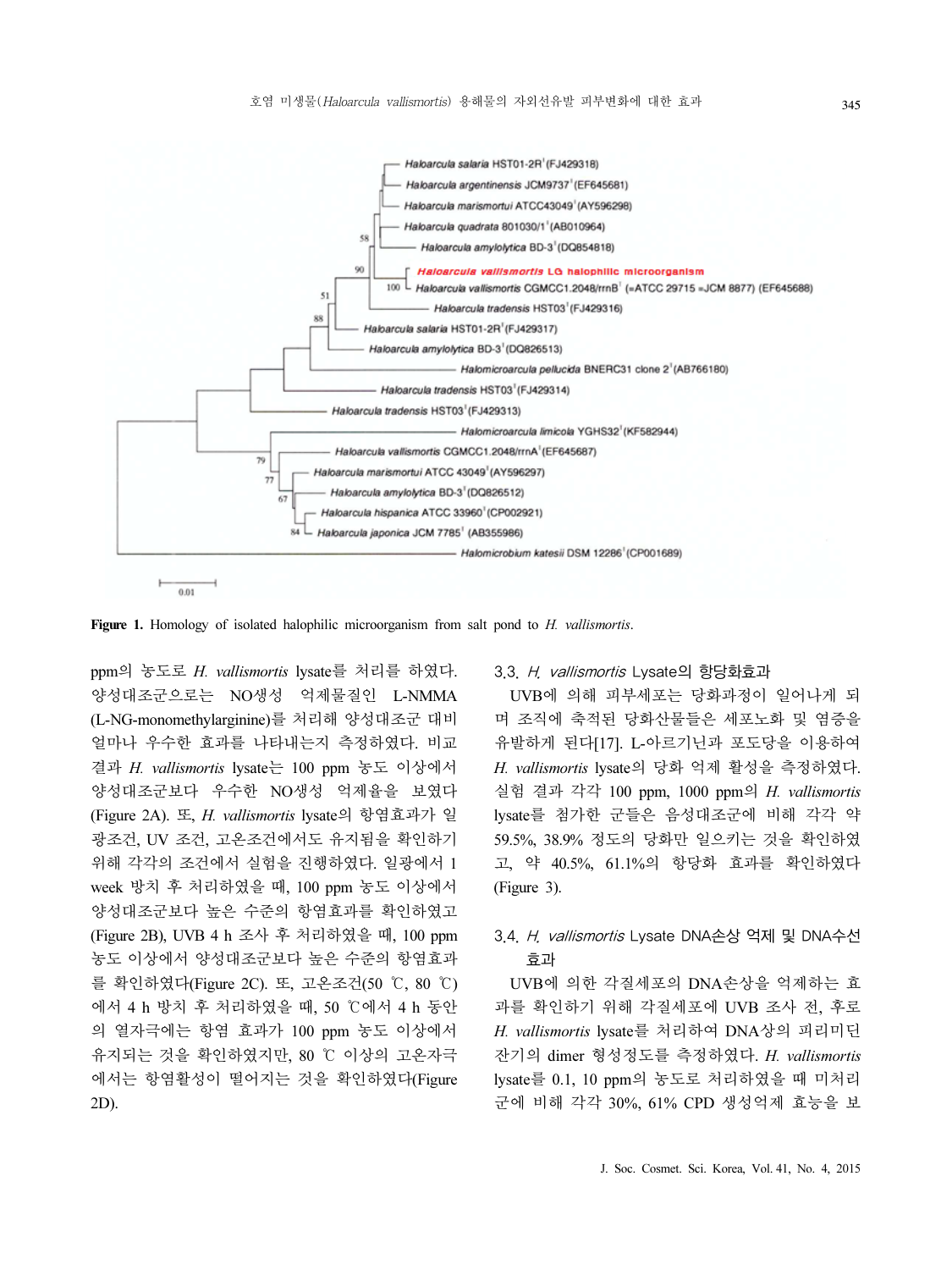

Figure 2. NO supression effect of H. vallismortis lysate. (A) The NO suppression activity of H. vallismortis lysate was evaluated by NO assay. (B) H. vallismortis lysate sample were made in 1 week sun exposure condition. After sun exposure, the NO suprression activity of H. vallismortis lysate was evaluated by NO assay. (C) H. vallismortis lysate sample were made in 4 hours UVB exposure condition. After UVB exposure, the NO suprression activity of H. vallismortis lysate was evaluated by NO assay. (D) H. vallismortis lysate sample were made in high temperature exposure (50 ℃, 80 ℃). After thermal exposure, the NO suprression activity of H. vallismortis lysate was evaluated by NO assay. Each bar in the graph represents mean  $\pm$  S. D.



Figure 3. Glycation suppression by treating H. vallismortis lysate. L-arginine and glucose were used to establish glycation experimental model. Glycation suppression ratio was calucluated by following formula. (absorbance before reaction - absorbance after reaction) / glycation group absorbance. Each bar in the graph represents mean  $\pm$  S. D.

였다(Figure 4A). 또 UVB에 의한 DNA손상에 대해 H. vallismortis lysate가 DNA 수선을 담당하는 NER pathway 관여인자들의 발현에 어떤 영향을 미치는지 알 아보기 위해 mRNA 발현을 측정하였다. 각질세포에 UVB 조사 전, 후로 H. vallismortis lysate를 처리하여 DNA 수선단백질인 XPA, XPC, ERCC4, ERCC5 유전 자의 발현을 측정한 결과 무처리군에 비해 H. vallismortis lysate 처리군은 농도 의존적으로 DNA수선 단백질의 mRNA 발현양이 증가하는 것을 볼 수 있었 다(Figure 4B). H. vallismortis lysate를 UVB조사 전처 리를 하였을 때 DNA손상 방지 효과가 있는 것으로 나타났고, 이는 UVB에 의한 DNA손상을 NER 수선 단백질 유전자의 발현을 증가시킴으로 이루어짐을 알 수 있었다. 이로써 H. vallismortis lysate는 자외선 에 대한 예방효과를 기대할 수 있는 것으로 생각 된다. 결과적으로 H. vallismortis lysate는 UVB에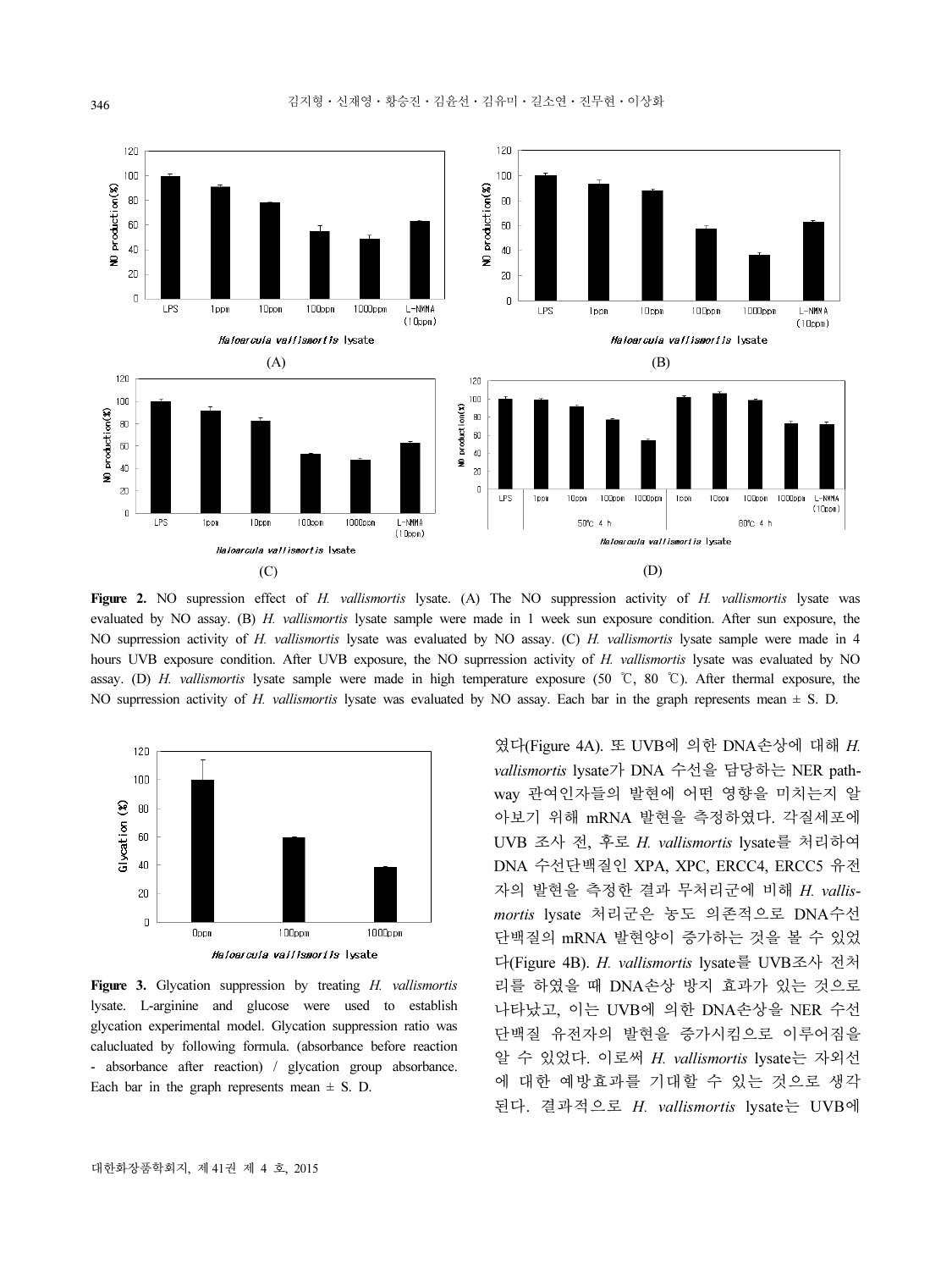Table 1. SPF/PA Validation Performed by SPF-290S

| UV type                        | Vitroskin         |                          |                  |                          |
|--------------------------------|-------------------|--------------------------|------------------|--------------------------|
|                                | SPF value         | Increase ratio           | PA value         | Increase ratio           |
| Control                        | $57.94 \pm 3.02$  | $\overline{\phantom{0}}$ | $16.75 \pm 2.50$ | $\overline{\phantom{0}}$ |
| H. vallismortis lysate<br>(3%) | $65.76 \pm 16.74$ | 13%                      | $20.55 \pm 5.87$ | 22%                      |
| Butyloctyl Salicylate<br>(3%)  | $64.34 \pm 14.76$ | $11\%$                   | $20.22 \pm 2.11$ | 20%                      |



Figure 4. DNA damage prevention effect of H. vallismortis lysate and relative NER protein expression. H. vallismortis lysate was pre-treated before 20 mJ of UVB exposure to HaCaT. (A) DNA damage was evaluated by measuring CPD formation. (B) Relative mRNA expression of XPA, XPC, ERCC4, ERCC5 was measured by RT-qPCR. Each bar in the graph represents mean  $\pm$  S. D.

의한 DNA손상에 대해 DNA 수선단백질의 발현을 늘리고, 이를 통해 DNA손상을 줄이는 것을 확인할 수 있었다.

#### 3.5. H. vallismortis Lysate의 SPF/PA수치 측정

천연유래 자외선 차단제로서의 적용가능 여부를 보기위해 자외선 차단율 및 SPF/PA수치를 측정하였 다. H. vallismortis lysate와 ethylhexyl salicylate의 농 도가 각각 1000 ppm이 되도록 정제수로 희석한 후, 자외선 흡수 및 투과 스펙트럼을 측정하였다. 그 결 과 H. vallismortis lysate는 258 nm에서 ethylhexyl salicylate은 306 nm에서 최대흡수력을 보였고(Figure 5A), 자외선 투과율의 경우 H. vallismortis lysate는 258 nm 자외선 파장에서 최대로 자외선 투과를 약 67% 이상 억제하였으며, ethylhexyl salicylate는 306 nm 자외선 파장에서 최대로 자외선 투과를 약 31% 이상 억제하였다(Figure 5B). 또 SPF/PA 수치를 측정 하기 위해 H. vallismortis lysate와 butyloctyl salicylate 를 각각 3%씩 포함하는 제형을 SPF-290S 기기를 이 용하여 SPF와 PA 수치를 측정하였다. Butyloctyl salicylate는 UV로부터 피부 보호를 위해 보편적으로 사 용되며 광 안정성을 향상시키는 특성을 가지고 있다 [18]. 그 결과 H. vallismortis lysate를 포함하는 제형 은 음성대조군에 비해 SPF는 13%, PA는 22% 증가 한 것을 볼 수 있었다. 이는 양성대조군으로 사용한 butyloctyl salicylate를 포함한 제형의 SPF와 PA 수치 실험한 결과, 음성대조군에 비해 SPF는 11%, PA는 20% 증가한 것과 비교했을 때도 우수한 효과로 생 각된다(Table 1).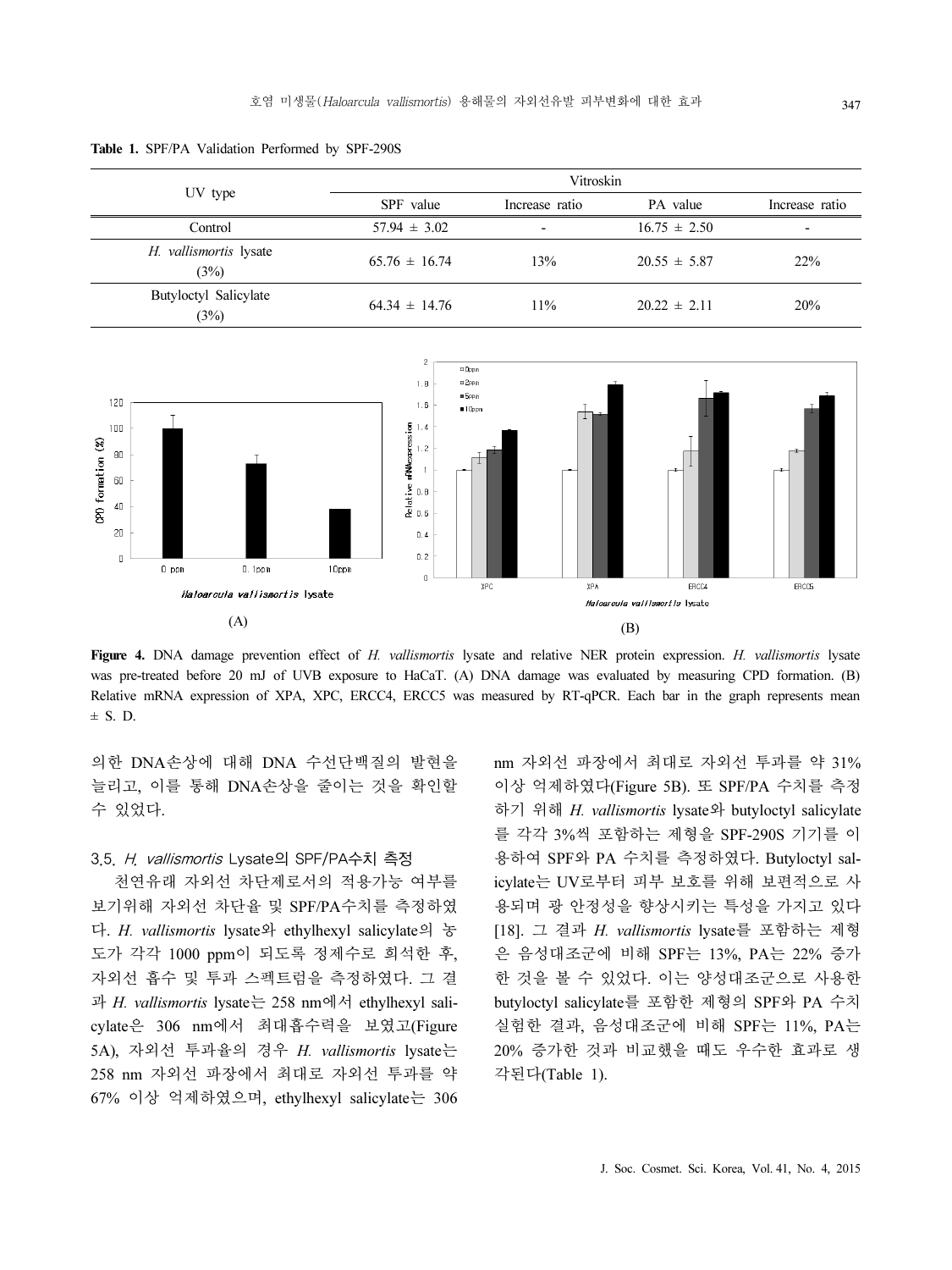

Figure 5. In vitro SPF/PA validation. (A, B) UVB absorbance and transmission ratio of H. vallismortis lysate and ethylhexyl salicylate were evaluated by UV/Vis spectrophotometer in 230 nm to 400 nm wavelength.

## 4. 결 론

본 연구에서는 극한의 환경에서 사는 미생물 중 많 은 일조량 때문에 염도가 높은 수중환경에서 사는 H. vallismortis를 이용해 천연유래 자외선 차단제로서의 적용가능 여부를 항염, DNA 손상방지 측면에서 확인 하였다. UVB에 의해 피부는 염증반응을 일으키고 그 로 인한 DNA손상과 DNA손상을 막기 위한 멜라닌의 과 합성을 통해 흑화가 일어난다. H. vallismortis lysate 는 염증반응을 매개하는 대식세포에서 NO생성을 억 제하는 효과를 나타냈다. 100 ppm에서 양성대조군인 L-NMMA보다 우수한 효과를 나타내었다. 또 다른 피

부염증 및 피부노화요인이 될 수 있는 당화산물에 대 하여 각각 100 ppm과 1000 ppm 농도에서 음성대조군 에 비해 약 40.5%, 61.1%로 당화산물 생성을 억제하는 효능을 확인하였다. 그리고 피부각질세포에 UVB를 조 사하여 그로 인한 DNA손상을 H. vallismortis lysate를 0.1, 10 ppm의 농도로 처리하였을 때 미처리군에 비해 각각 30%, 61% CPD 생성을 줄여주는 것을 확인하였 다. 이와 관련하여 DNA손상을 회복하는 단백질 유전 자의 발현이 H. vallismortis에 의해 증가되는 것을 확인 하였는데 이는 H. vallismortis에 의해 DNA수선 메커니 즘이 활성화되어 UVB로부터 입은 손상을 예방 또는 빠르게 복구할 수 있음을 나타낸다. 이는 H. vallismor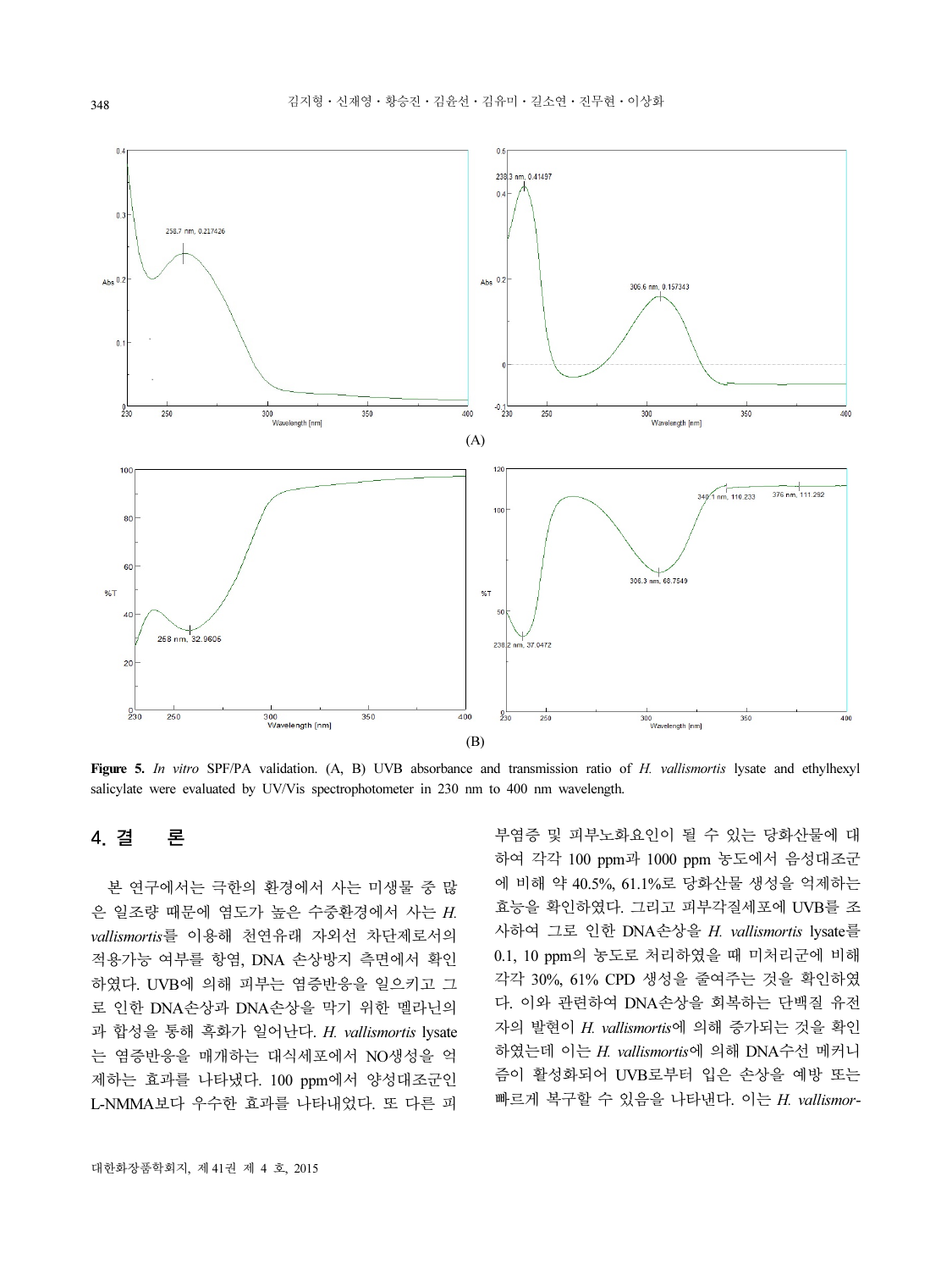tis lysate를 포함한 제형을 SPF와 PA 수치 실험한 결과 에서도 음성대조군에 비해 SPF는 13%, PA는 22% 증 가한 것을 볼 수 있었다. 본 실험에서 양성대조군으로 쓰인 단일물질들에 비해 H. vallismortis는 용해물의 형 태이기 때문에 그 효과가 미미할 수 있다. 앞으로 메커 니즘의 추적과 효과증대의 측면에서 H. vallismortis 용 해물의 어떤 단일성분이 이 같은 효능을 하는지 추가 적으로 단일성분 추적 실험을 진행할 예정이다.

본 연구를 통하여 H. vallismortis의 자외선에 대한 항염, 자외선차단 소재로서의 가능성을 확인하였고, 추가 실험분석 및 임상 실험을 통하여 천연 자외선 차 단제로의 연구 및 적용을 진행할 것이다.

#### Reference

- 1. M. Ichihashi, M. Yagi, K. Nomoto, and Y. Yonei, Glycation stress and photo-aging in skin, Anti-Aging medicine, 8, 23 (2011).
- 2. F. Yamazaki, H. Okamoto, H. Miyauchi-Hashimoto, Y. Matsumura, T. Itoh, K. Tanaka, T. Kunisada, and T. Horio, XPA gene-deficient, SCF-transgenic mice with epidermal melanin are resistant to UV-induced carcinogenesis, J. Invest. Dermatol., 137, 220 (2004).
- 3. F. R. D. Gruijl, H. J. V. Kranen, and L. H. F. Mullenders, UV-induced DNA damage, repair, mutations and oncogenic pathways in skin cancer, J. Photochem. Photobiol., 63, 19 (2001).
- 4. S. Premi and D. E. Brash, Unanticipated role of melanin in causing carcinogenic cyclobutane pyrimidine dimers, Mol. Cell. Oncol., 2372 (2015).
- 5. E. Lee, J. Koo, and T. Berger, UVB phototherapy and skin cancer risk: a review of the literature, Int. J. Dermatol., 4, 355 (2005).
- 6. J. Yagasaki, D. Suzuki, K. Ihara, K. Inoue, T. Kikukawa, M. Sakai, M. Fujii, M. Homma, H. Kandori, and Y. Sudo, Spectroscopic studies of a sensory rhodopsin I homologue from the archaeon Haloarcula vallismortis, Biochemistry, 49, 1183 (2010).
- 7. O. Beja, L. Aravind, E. V. Koonin, M. T. Suzuki, A. Hadd, L. P. Nguyen, S. B. Jovanovich, C. M. Gates,

R. A. Feldman, J. L. Spudich, E. N. Spudich, and E. F. DeLong, Bacterial rhodopsin: evidence for a new type of phototrophy in the sea, Science, 289, 1902 (2000).

- 8. J. M. Kim, P. J. Booth, S. J. Allen, and H. G. Khorana, Structure and function in bacteriorhodopsin: the role of the interhelical loops in the folding and stability of bacteriorhodopsin, J. Mol. Biol., 2, 409 (2001).
- 9. B. Schoberts and J. K. Lanyi, Halorhodopsin is a light-driven chloride pump, *J. Biol. Chem.*, 17, 10306 (1982).
- 10. H. S. Lee and J. A. Yoon, Inhibitory activity of advanced glycation endproducts (AGE) formation of edible plants for development of anti-wrinkle ingredients, J. Korean Soc. Food Sci. Nutr., 39(2), 186 (2010).
- 11. Y. S. Kim, J. H. Moon, I. W. Choi, and H. D. Choi, Physicochemical properties and antioxidant activities of maillard reaction products from hydrolyzed wheat gluten, Korean J. Food Sci. Technol., 41(2), 122 (2009).
- 12. N. Matsuura, T. Aradate, C. Sasaki, H. Kojima, M. Ohara, J. Hasegawa, and M. Ubukata, Screening system for the maillard reaction inhibitor from natural product extracts, J. Health Sci., 48, 520 (2002).
- 13. N. S. Baliga, R. Bonneau, M. T. Facciotti, M. Pan, G. Glusman, E. W. Deutsch, P. Shannon, Y. Chiu, R. S. Weng, R. R. Gan, P. Hung, S. V. Date, E. Marcotte, L. Hood, and W. V. Ng, Genome sequence of Haloarcula marismortui: a halophilic archaeon from the dead sea, Genome Research, 14, 2221 (2005).
- 14. S. Fendrihan, A. Legat, M. Pfaffenhuemer, C. Gruder, G. Weidler, F. Gerbl, and H. S. Lotter, Extremely Halophilic archaea and the issue of long-term microbial survival, Rev. Environ. Sci. Biotechnol., 5, 203 (2006).
- 15. H. S. Park and M. J. Jung, Isolation and identification of an extremely halophilic bacterium from solar salts, Kor. J. Appl. Microbiol. Biotechnol., 24, 671 (1996).